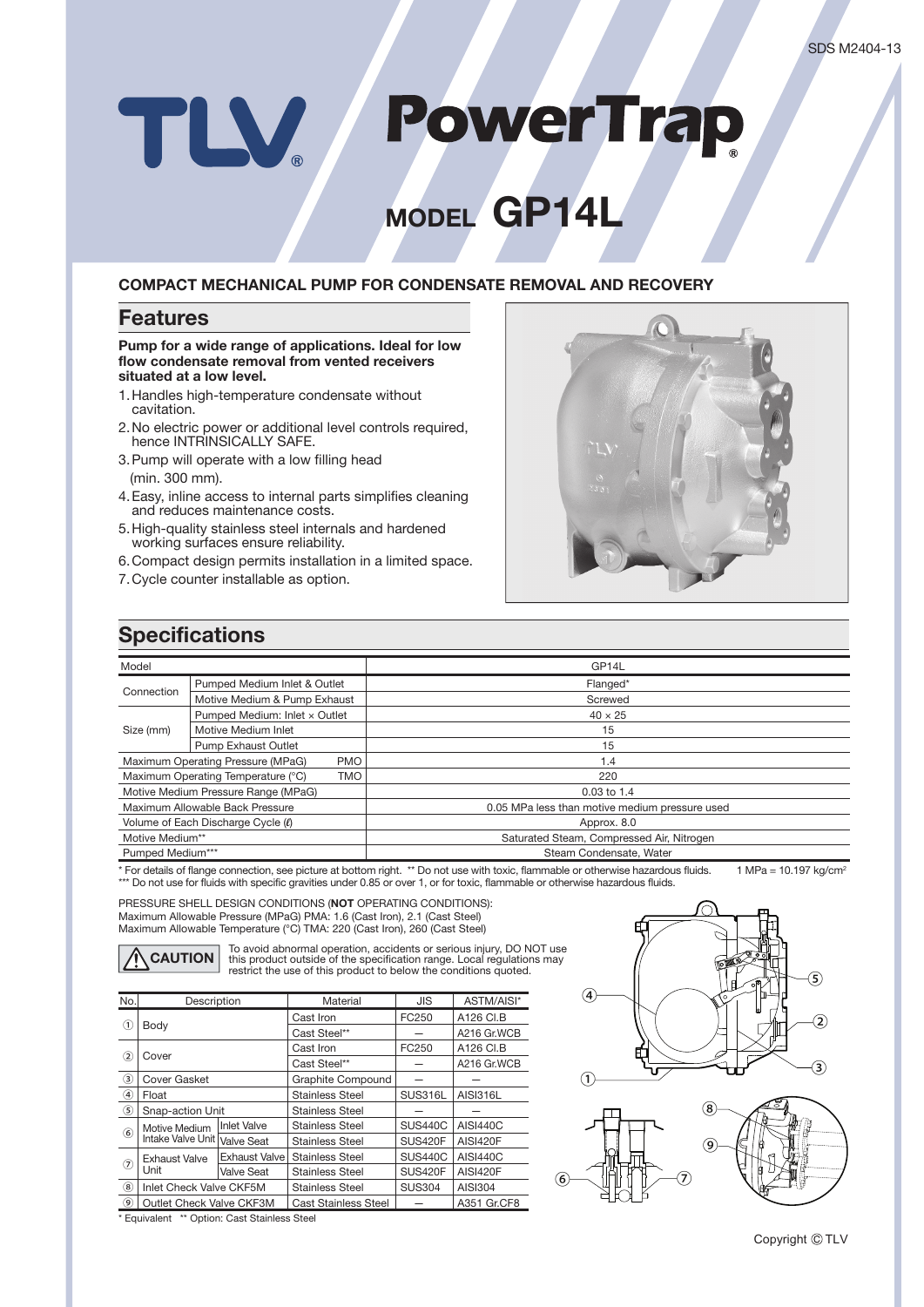

## **Consulting · Engineering · Services**

### **Dimensions**



### **Discharge Capacity**

|                           | Connection:     |      |     | Flanged        |               |     |                                             |     |                                                                   |     |         |     |                                                                     |     |     |
|---------------------------|-----------------|------|-----|----------------|---------------|-----|---------------------------------------------|-----|-------------------------------------------------------------------|-----|---------|-----|---------------------------------------------------------------------|-----|-----|
| Inlet size:<br>40 mm      |                 |      |     |                |               |     |                                             |     |                                                                   |     |         |     |                                                                     |     |     |
| Outlet size:<br>25 mm     |                 |      |     |                |               |     |                                             |     |                                                                   |     |         |     |                                                                     |     |     |
|                           | Check Valve:    |      |     |                |               |     |                                             |     |                                                                   |     |         |     |                                                                     |     |     |
|                           | Inlet (CKF5M):  |      |     | 40 mm          |               |     |                                             |     |                                                                   |     |         |     |                                                                     |     |     |
|                           | Outlet (CKF3M): |      |     | 25 mm          |               |     |                                             |     |                                                                   |     |         |     |                                                                     |     |     |
|                           | Filling Head:   |      |     | 630 mm         |               |     |                                             |     |                                                                   |     |         |     |                                                                     |     |     |
|                           |                 |      |     |                |               |     | System Back Pressure (kg/cm <sup>2</sup> G) |     |                                                                   |     |         |     |                                                                     |     |     |
|                           | 0               |      |     | $\overline{c}$ | $\frac{3}{1}$ | 4   | $\frac{5}{1}$                               | 6   |                                                                   | 8   | 10<br>9 |     | 11                                                                  | 12  | 13  |
|                           | 2600            |      |     |                |               |     |                                             |     |                                                                   |     |         |     |                                                                     |     |     |
|                           | 2400            |      |     |                |               |     |                                             |     |                                                                   |     |         |     | <b>Motive Medium: Saturated Steam.</b>                              |     |     |
|                           | 2200            |      |     |                |               |     |                                             |     |                                                                   |     |         |     | <b>Motive Steam Pressure: MPaG</b><br>Condensate Temperature: 90 °C |     |     |
|                           | 2000            |      |     |                |               |     |                                             |     |                                                                   |     |         |     |                                                                     |     |     |
|                           | 1800            |      |     |                |               |     |                                             |     |                                                                   |     |         |     |                                                                     |     |     |
|                           | 1600            |      |     |                |               |     |                                             |     |                                                                   |     |         |     |                                                                     |     |     |
|                           | 1400            |      |     |                |               |     |                                             |     |                                                                   |     |         |     |                                                                     |     |     |
|                           | 1200            |      |     |                |               |     |                                             |     |                                                                   |     |         |     |                                                                     |     |     |
|                           | 1000            |      |     |                |               |     |                                             |     |                                                                   |     |         |     |                                                                     |     |     |
|                           | 800             | 0.15 |     |                |               |     |                                             |     |                                                                   |     |         |     |                                                                     |     |     |
|                           | 600             |      | 0.2 | 0.3            |               |     |                                             |     |                                                                   |     |         |     |                                                                     |     |     |
|                           | 400             |      |     |                | 0.4           |     | 0.6                                         |     |                                                                   |     |         |     |                                                                     |     |     |
|                           | 200             |      |     |                |               |     |                                             |     | 0.8                                                               |     | 1.0     |     | 1.2                                                                 | 1.4 |     |
| Discharge Capacity (kg/h) | 0               | 0.1  |     | 0.2            | 0.3           | 0.4 | 0.5                                         | 0.6 | 0.7                                                               | 0.8 | 0.9     | 1.0 | 1.1                                                                 | 1.2 | 1.3 |
|                           | 2400            |      |     |                |               |     |                                             |     |                                                                   |     |         |     |                                                                     |     |     |
|                           | 2200            |      |     |                |               |     |                                             |     | <b>Motive Medium: Compressed Air</b><br>Motive Air Pressure: MPaG |     |         |     |                                                                     |     |     |
|                           | 2000            |      |     |                |               |     |                                             |     | Condensate Temperature: 20 °C                                     |     |         |     |                                                                     |     |     |
|                           | 1800            |      |     |                |               |     |                                             |     |                                                                   |     |         |     |                                                                     |     |     |
|                           | 1600            |      |     |                |               |     |                                             |     |                                                                   |     |         |     |                                                                     |     |     |
|                           | 1400            | 0.15 | 0.2 | 0.3            | 0.4           |     |                                             |     |                                                                   |     |         |     |                                                                     |     |     |
|                           | 1200            |      |     |                |               |     | 0.6 <sub>2</sub>                            |     |                                                                   |     |         |     |                                                                     |     |     |
|                           | 1000            |      |     |                |               |     |                                             |     | 0.8                                                               |     | 1.0     |     | 1.2                                                                 |     | 1.4 |
|                           | 0               | 0.1  |     | 0.2            | 0.3           | 0.4 | 0.5                                         | 0.6 | 0.7                                                               | 0.8 | 0.9     | 1.0 | 1.1                                                                 | 1.2 | 1.3 |

#### **NOTE:**

**●** A check valve must be installed at both the pumped medium inlet and outlet. To achieve the above capacities with the standard GP14L configuration, TLV check valves CKF5M for inlet and CKF3M for outlet must be used.

**System Back Pressure** (MPaG)

- **●** Motive steam pressure minus back pressure must be greater than 0.05 MPa.
- **●** In closed system applications, the motive medium must be compatible with the liquid being pumped. If a non-condensible gas such as air or nitrogen is used as the motive medium, consult TLV for assistance.
- **●** A strainer must be installed at the motive medium and pumped medium inlets.

**● Correction Factor** For GP14L installed with filling head other than 630 mm (minimum filling head: 300 mm)



#### **● Illustration of Filling Head and Pressures**



● The discharge capacity is determined by the motive medium, motive medium pressure (Pm) and back pressure (P2).

Make sure that:

Discharge Capacity × Correction Factor > Required Flow Rate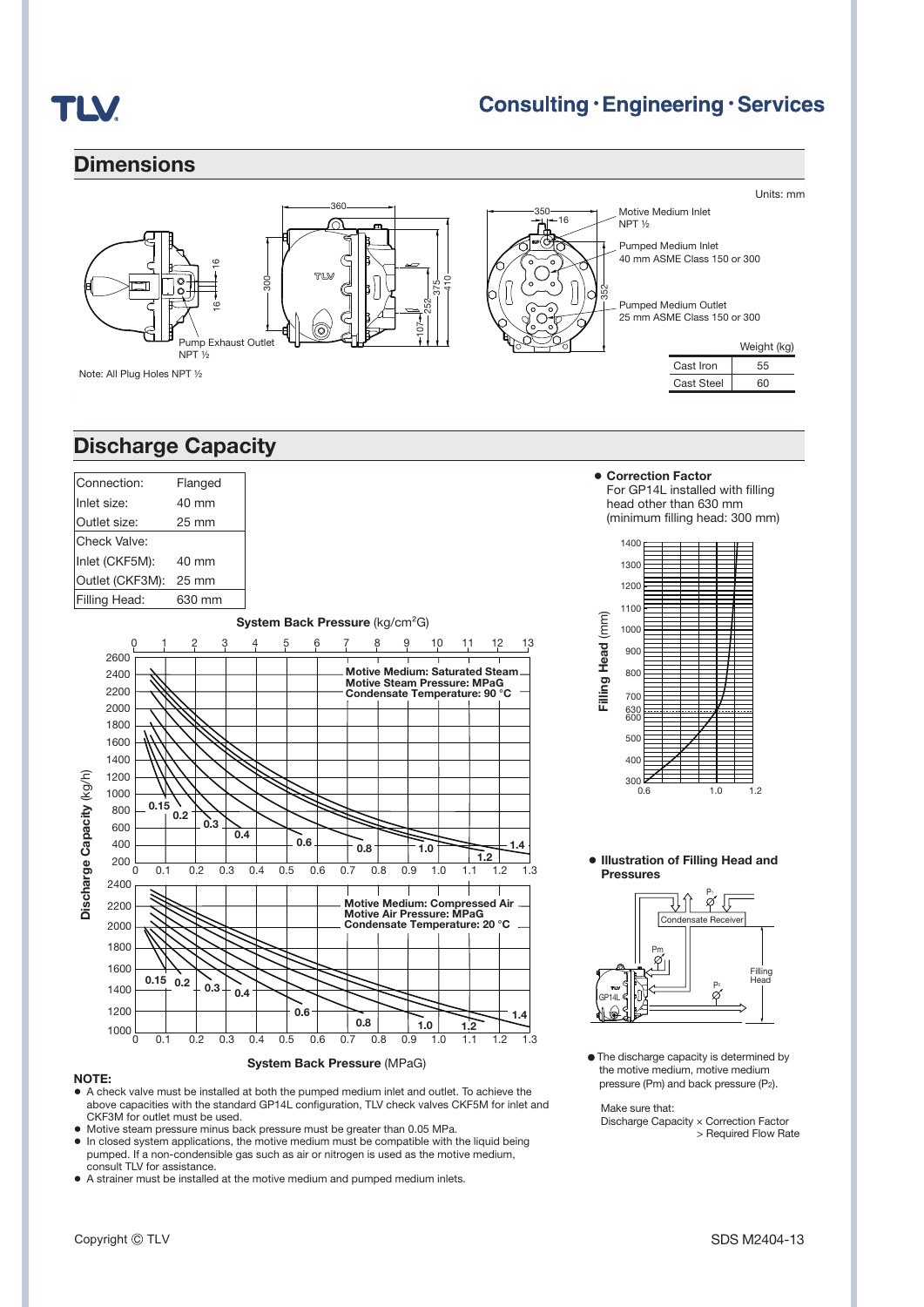## **TLV**

### **Size of Receiver/Reservoir**

The receiver/reservoir must have a capacity sufficient to store the condensate produced during the PowerTrap operation and discharge. A receiver will generally be larger than a reservoir because it must handle the condensate both as a liquid and as flash steam, and separate one from the other so that only condensate is sent to the PowerTrap.

#### **1. Size of Reservoir; flash steam is involved** (Length: 1 m)

| Flash steam up to<br>(kg/h) | Receiver diameter<br>(mm) | Vent pipe diameter<br>(mm) |
|-----------------------------|---------------------------|----------------------------|
| 25                          | 80                        | 25                         |
| 50                          | 100                       | 50                         |
| 75                          | 125                       | 50                         |
| 100                         | 150                       | 80                         |
| 150                         | 200                       | 80                         |
| 200                         | 200                       | 100                        |
| 300                         | 250                       | 125                        |
| 400                         | 300                       | 125                        |
| 500                         | 350                       | 150                        |
| 700                         | 400                       | 200                        |
| 800                         | 450                       | 200                        |
| 1000                        | 500                       | 200                        |
| 1100                        | 500                       | 250                        |
| 1400                        | 550                       | 250                        |
| 1500                        | 600                       | 250                        |

#### **2. Size of Reservoir; flash steam is not involved**

| Amount of<br>condensate | Reservoir Diameter (mm) and Length (m) |     |     |     |     |     |     |  |
|-------------------------|----------------------------------------|-----|-----|-----|-----|-----|-----|--|
| (kg/h)                  | 40                                     | 50  | 80  | 100 | 150 | 200 | 250 |  |
| 300 or less             | 1.2 <sub>m</sub>                       | 0.7 |     |     |     |     |     |  |
| 400                     | 1.5                                    | 1.0 |     |     |     |     |     |  |
| 500                     | 2.0                                    | 1.2 | 0.5 |     |     |     |     |  |
| 600                     |                                        | 1.5 | 0.6 |     |     |     |     |  |
| 800                     |                                        | 2.0 | 0.8 | 0.5 |     |     |     |  |
| 1000                    |                                        |     | 1.0 | 0.7 |     |     |     |  |
| 1500                    |                                        |     | 1.5 | 1.0 |     |     |     |  |
| 2000                    |                                        |     | 2.0 | 1.3 | 0.6 |     |     |  |
| 3000                    |                                        |     |     | 2.0 | 0.9 | 0.5 |     |  |
| 4000                    |                                        |     |     |     | 1.2 | 0.7 |     |  |
| 5000                    |                                        |     |     |     | 1.4 | 0.8 | 0.5 |  |
| 6000                    |                                        |     |     |     | 1.7 | 1.0 | 0.6 |  |
| 7000                    |                                        |     |     |     | 2.0 | 1.2 | 0.7 |  |
| 8000                    |                                        |     |     |     |     | 1.3 | 0.8 |  |
| 9000                    |                                        |     |     |     |     | 1.5 | 0.9 |  |
| 10000                   |                                        |     |     |     |     | 1.7 | 1.0 |  |

**3. If fl ash steam is condensed before it enters the receiver/reservoir, compare tables 1 and 2 and choose the larger of the two sizes.**

Reservoir length can be reduced by 50% when the motive medium pressure (Pm) divided by back pressure (P<sub>2</sub>) equals 2 or greater (when Pm  $\div$  P<sub>2</sub>  $\ge$  2).

## **Steam or Air Consumption (Motive Medium) Back Pressure** (kg/cm²G) 1 2 3 4 5 6 7 8 9 10 14 8 10 12



\* Equivalent consumption of air at 20 °C under atmospheric pressure